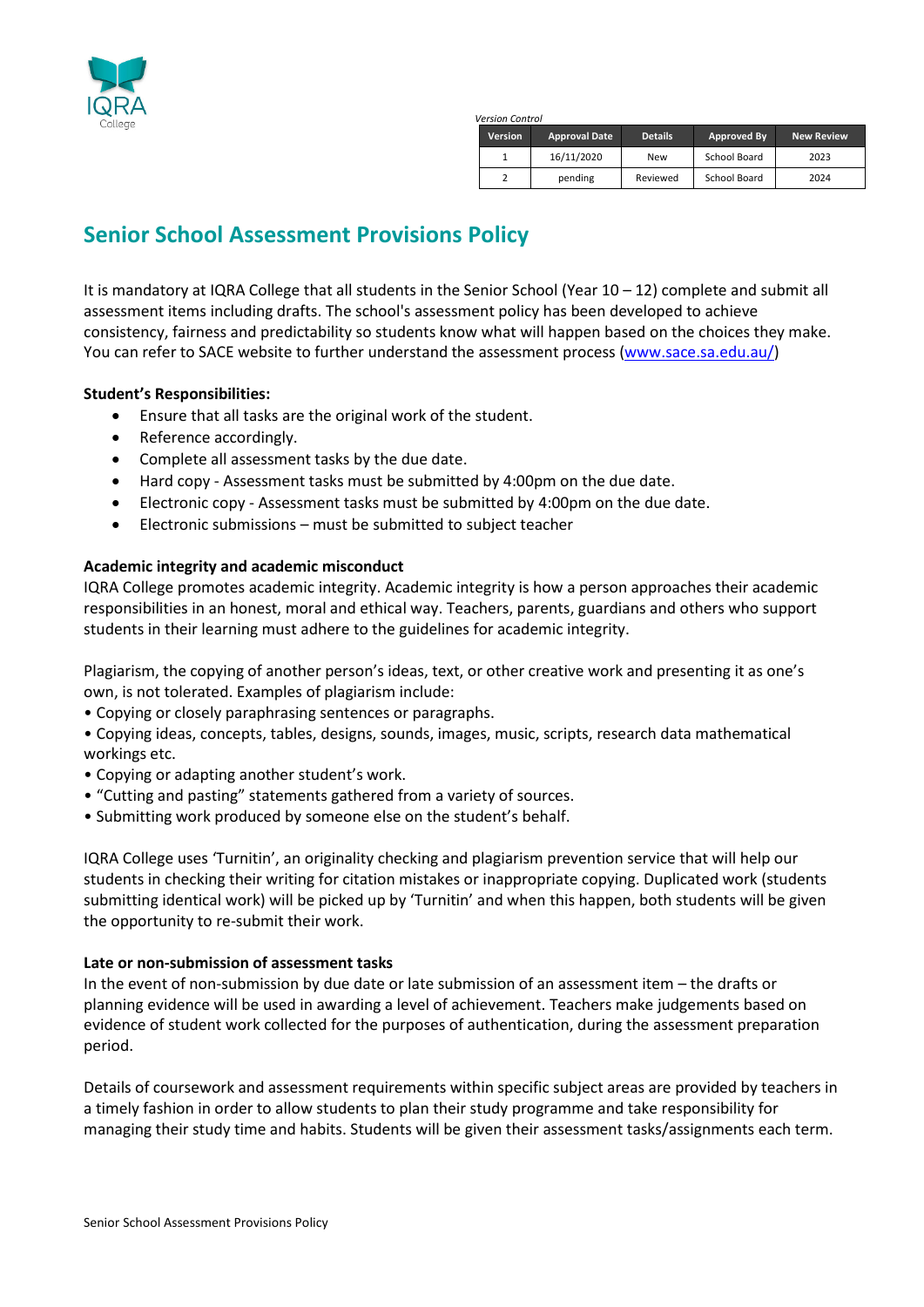

### **Academic Consequences for Late or Non-Submission of Assessment Tasks**

If there is no evidence available to award a judgement, an assessment item is recorded as a 'Non-Submit' as a standard can only be awarded where evidence has been demonstrated. In cases of non-submission of student responses, an 'E' standard cannot be awarded where there is no evidence for it. Students who do not submit assessment risk not being given credit for completing that semester in the subject. This may impact on their Exit Level of Achievement in the subject, and correspondingly their ATAR and SACE eligibility.

#### **Behavioural Consequences for Late or Non-Submission of Assessment Tasks**

Students failing to submit assessment, parents will be invited to school for a discussion.

**Related Documents** Academic Integrity Assessment and Reporting Policy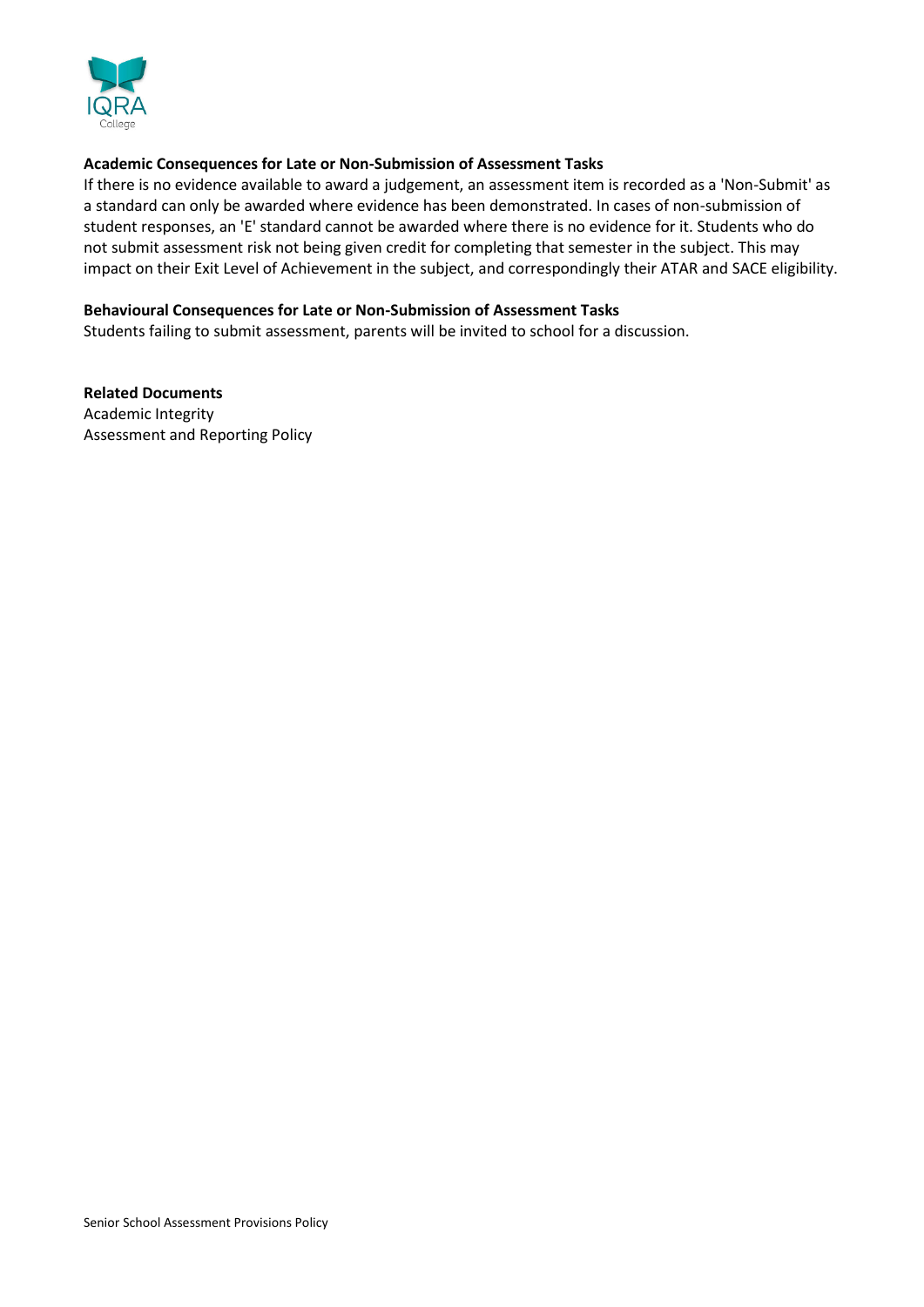

### **ASSESSMENT TASK PROCEDURE FOR ABSENCE**

### **1) Absence for an Exam**

An examination/test is a formal piece of assessment conducted under supervised conditions at a set time and place.

If a student misses an exam for unforeseen circumstances (e.g. illness), they must notify by calling the school's Admin Office of their absence and email the Subject Teacher as soon as possible on the day of the missed exam. If a student becomes aware, they will miss an exam due to unavoidable absence, they must provide advanced notice to their Subject Teacher as soon as possible after they become aware of it.

For SACE external exams, a Special Provisions Application Form must also be filled in and submitted to the Subject teacher as soon as possible. [\(https://www.sace.sa.edu.au/documents/652891/6a311e64-3736-44ee-](https://www.sace.sa.edu.au/documents/652891/6a311e64-3736-44ee-0f93-e1f62889c61b)[0f93-e1f62889c61b\)](https://www.sace.sa.edu.au/documents/652891/6a311e64-3736-44ee-0f93-e1f62889c61b)

Documentary evidence must be supplied for both advanced notice and unforeseen circumstances. Evidence might include - medical certificate, letter explaining reason or other suitable documentary evidence.

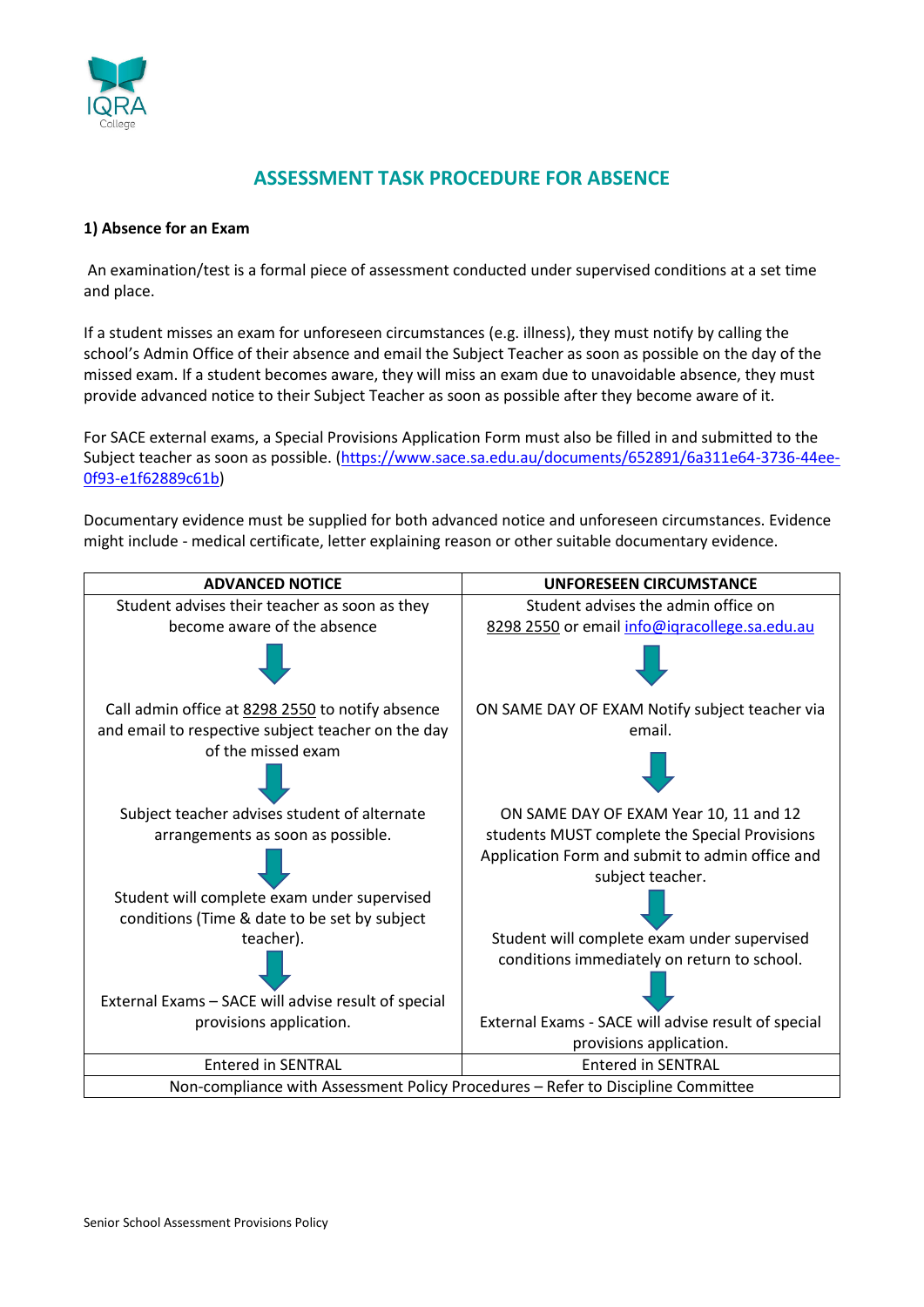

### **2) Assessment Task Extensions**

If a student wishes to apply for an extension, it must be submitted where possible, 2 days prior to the assessment task due date. To apply for extension, complete a Assessment Task Extension Form and submit to the school. Documentation of circumstances must be provided.



### **3) Absence on the Due Date of an Assessment Task.**

If students are absent on the due date because of illness or special circumstances. Refer to Section 1 if the absence is regarding an exam.

| ABSENCE ON THE DUE DATE OF AN ASSESSMENT TASK                                                      |                                                                                   |  |  |  |
|----------------------------------------------------------------------------------------------------|-----------------------------------------------------------------------------------|--|--|--|
| Student informs admin office of absence on 8298 2550 AND emails the assessment task to the subject |                                                                                   |  |  |  |
| teacher. Include in email: Student name, grade, teacher name and subject.                          |                                                                                   |  |  |  |
| Assessment task                                                                                    | Unable to submit assessment task via email on due date.                           |  |  |  |
| submitted on due                                                                                   |                                                                                   |  |  |  |
| date.                                                                                              | Call school on 8298 2550 AND email the subject teacher to record                  |  |  |  |
|                                                                                                    | acknowledgement of assessment due and provide reason. Preferably speak with       |  |  |  |
|                                                                                                    | the subject teacher.                                                              |  |  |  |
|                                                                                                    |                                                                                   |  |  |  |
| All task sheets and                                                                                |                                                                                   |  |  |  |
| drafts to be handed in                                                                             | Student submits the assessment task to teacher on first day back at school or via |  |  |  |
| on first day back to                                                                               | the negotiated outcome.                                                           |  |  |  |
| school to subject                                                                                  |                                                                                   |  |  |  |
| teacher.                                                                                           | Attach evidence – medical certificate and/or parental note.                       |  |  |  |
| Non-compliance with Assessment Policy Procedures - Refer to Discipline Committee                   |                                                                                   |  |  |  |